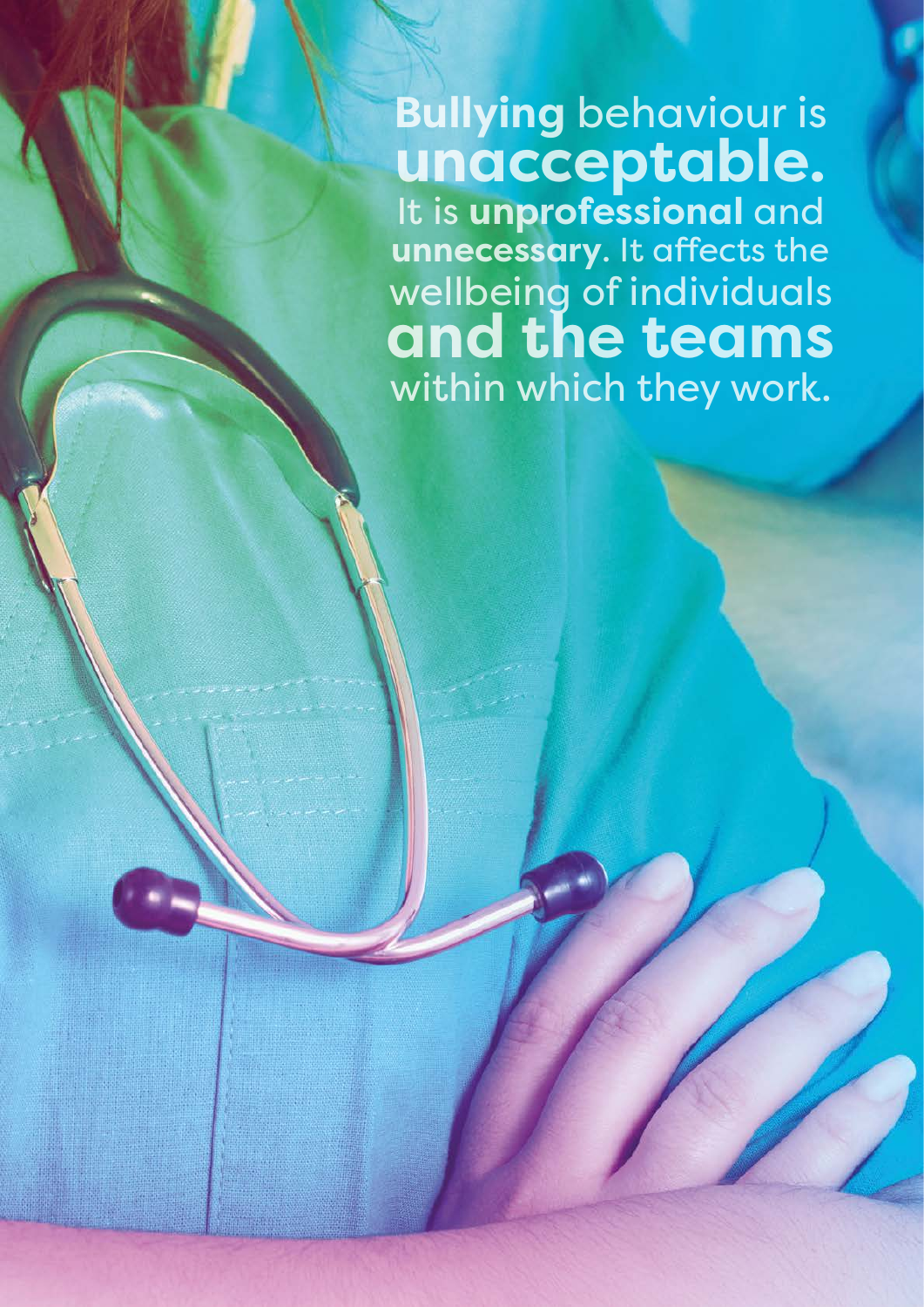

# **Introduction by the Rt Hon Matt Hancock MP, Secretary of State for Health and Social Care**

People make the NHS what it is. It's why out of my top three priorities: prevention, technology and workforce, ensuring our staff feel a valued and vital part of everything we do is the most important to me. Caring about the future of the NHS and social care means we must look after our staff.

So bullying has no place in the NHS or social care. It's not only wrong to use fear and intimidation to coerce people it's short-sighted and ineffective.

Good leadership is creating the right culture: open, honest, one where everyone feels valued. Bullying people, or allowing a bullying culture to exist, erodes one of the most precious resources we have: trust.

Only by ensuring people can challenge or complain without fear of reprisal can we learn and improve. We must create a culture where we all feel part of the same team, all working towards the same goal, united in the vital mission of the NHS to help people live longer and healthier lives.

So I'm extremely grateful to the Alliance for the important work its members are doing to stamp out the curse of bullying in the NHS and social care. I know there has already been some success as a result of the Social Partnership Forum's "Creating positive workplace cultures and tackling bullying – a Collective Call to action".

But we can't afford to be complacent. The 2018 NHS Staff Survey in England showed bullying incidents have increased in the past year with 28 percent of staff saying they have been bullied by patients or their families, 13 percent by managers, and 19 percent by other colleagues. Not only does this have a devastating impact on individuals, and their teams, but it can have dire consequences for patient care.

Bullying, and other abuse, is estimated to cost the NHS in England at least £2.28bn a year through sickness absence, employee turnover and lost productivity. The figure is likely to be high across social care as well. And the human cost is just as huge for both healthcare professionals and their patients and clients. So leaders must improve ways of working, support networks and create a culture of learning not blaming. Employees must know they have someone they can turn to and feel secure their voice will be heard.

Creating the right culture also means celebrating talent and success, providing all staff with rewarding career opportunities. There are many examples of successful teams and working practices in the NHS. We must celebrate their work and learn from them.

I'm delighted that so many organisations have committed to working within and across their professions to ensure all NHS and social care staff, regardless of their role, are treated with dignity and compassion.

I am confident that we can beat bullying by working together to address the cultural and systemic issues that contribute to it, and that we can create a culture that means every single member of our workforce feels a valued part of it. So I welcome the Alliance, and this document, which brings together information about campaigns, initiatives and resources aimed at supporting the NHS and social care workforce and eradicating bullying.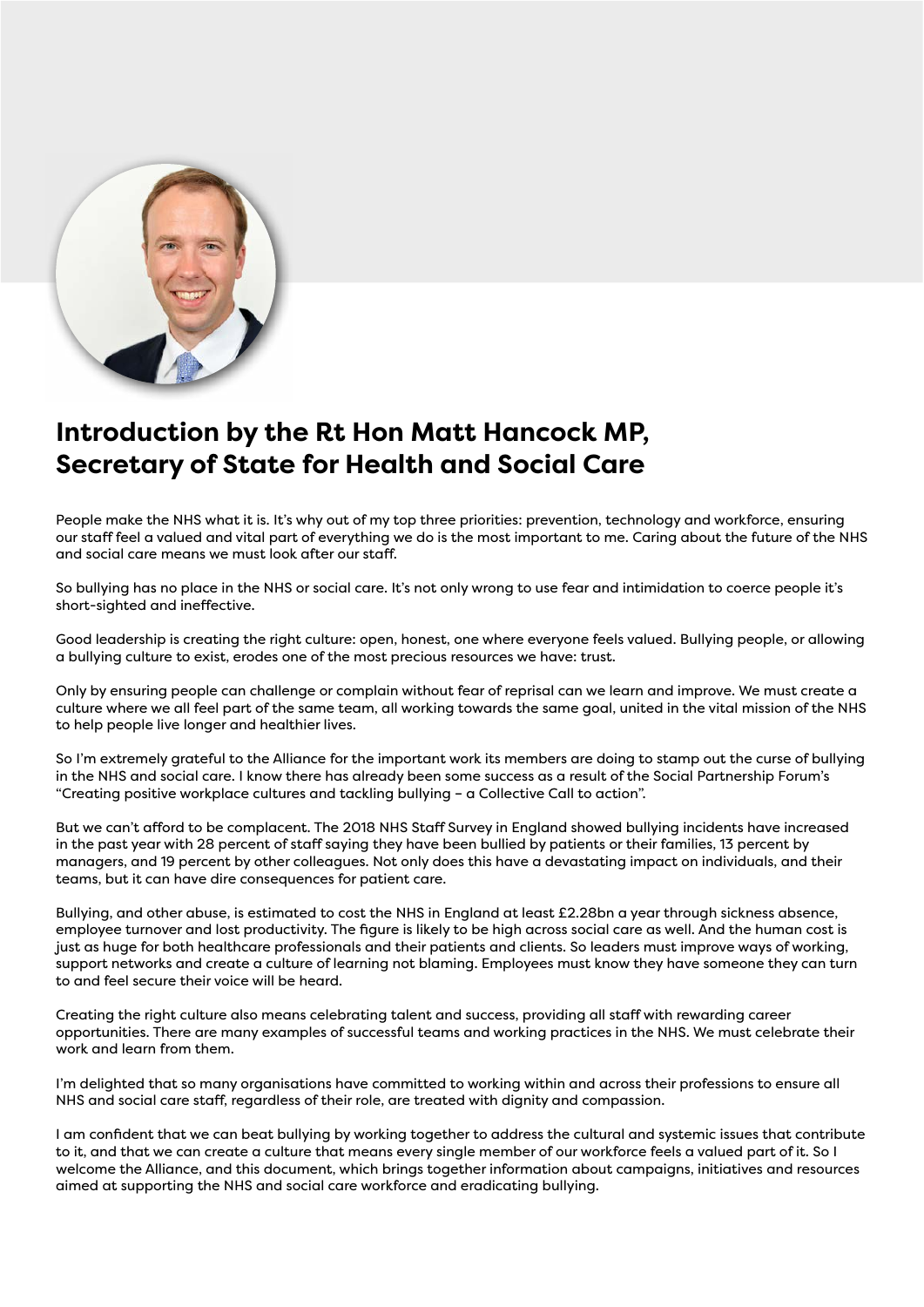# **An Alliance Against Bullying, Undermining and Harassment in the NHS**

This document has been put together following a conference hosted by the Royal College of Surgeons of Edinburgh and the National Freedom to Speak Up Guardian in September 2018. This conference brought together a range of medical and healthcare organisations with campaigns and initiatives aimed at addressing the unacceptably high levels of workplace bullying and harassment in the NHS.

As a result, an informal anti-bullying alliance has been to formed to share ideas and enact interventions across the entirety of the NHS.

The anti-bullying alliance recognises that no one organisation has all the answers but that by working in partnership through and with health care staff across the UK, we can together help create the culture and leadership needed to eradicate bullying. This will not only help staff recruitment and retention and raise morale , but will also improve patient care.

The following document is intended to give an overview of some of the many initiatives being enacted across the healthcare professions to tackle undermining and bullying. All of the organisations included in this document are committed to promoting kindness and respect from how staff are recruited, ensuring they have the right values and then throughout their careers by building kindness and respect into training and development.

By sharing information and providing links to a range of resources, this document also aims to further raise the profile of this issue, promote discussion and encourage more to organisations to commit themselves to joining this alliance.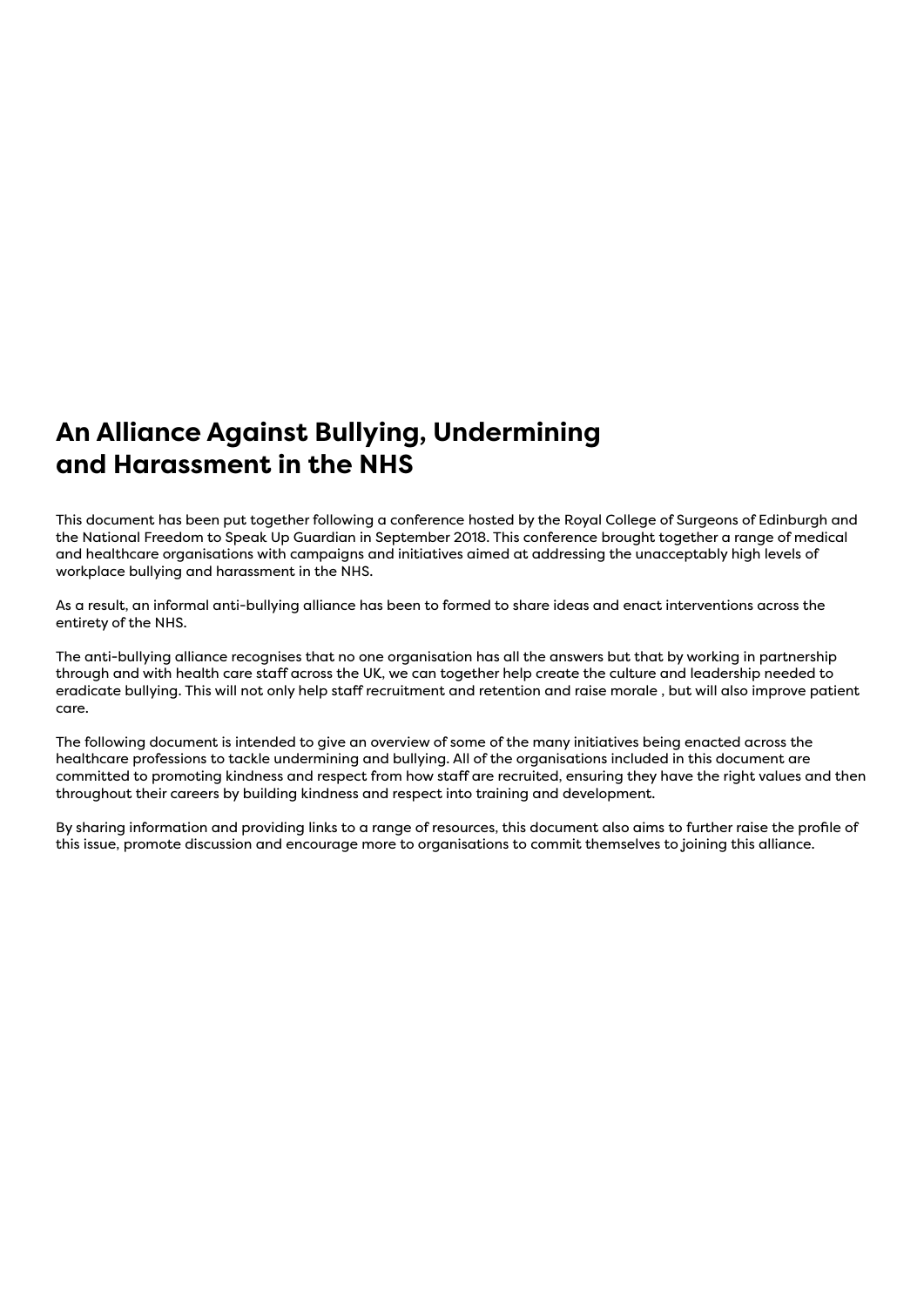# **Case Studies**

### **Scottish Mortality and Morbidity Programme**

The Scottish Mortality and Morbidity Programme (SMMP) aims to improve the quality, governance and culture of safety reviews through co-production; where safe care, shared learning, quality improvement and a 'just culture' is at the forefront. The SMMP is working to deliver a structured and standardised approach to safety reviews across NHS Scotland, with focus on team based safety reviews. Emphasis is placed on reporting, learning and improving as a team from events that can include 'incidents', good practice, mortality, morbidity or near misses.

The programme's current focus is on improving three key areas to facilitate its aims:

- Ongoing development of training programme with a focus on gaining an understanding of human factors or ergonomics and its application in complex systems. This including workshops, undergraduate training and practical guidance to support designing, leading and participating in such processes to create a workforce in Scotland that is knowledgeable on the purpose and process of safety reviews
- Designing effective IT systems to capture relevant information and to support team based safety review processes (M&Ms), ensuring effective governance and learning systems
- Developing a network to facilitate shared learning

By applying these core principles to structured team based safety reviews (M&Ms), we have seen a positive change in behaviours as well as in the culture of reporting where emphasis is placed on learning and improvement. Examples of improvement were also noted from a Scottish Deanery review of a department where the system and process was developed using these principles, which highlighted positive feedback from trainee doctors who have described the 'M&M' process as enabling them to speak up, raise concerns and learn.

For further information, please contact [hcis.smmp@nhs.net](mailto:hcis.smmp%40nhs.net%20?subject=)

### **Hull University Teaching Hospitals NHS Trust - Tackling bullying and harassment project**

#### **Why the project was undertaken?**

Until three years ago Hull and East Yorkshire Hospitals NHS Trust (HEY), which employs over 8,000 people, performed poorly in the National NHS Staff Survey. The Trust had been in the bottom 20 percent of Trusts nationally in 2014 and UNISON, ACAS and the CQC had all raised concerns of the presence of a widespread bullying culture.

In response, the Trust conducted a survey to measure the cultural health of the Trust, asking participants to select values that described the culture of the organisation and those they wanted to have. The Trust also invited ACAS to conduct a survey of staff and establish whether there was an issue of bullying in the organisation. Both surveys showed that bullying was having an identifiable impact on staff and creating a working culture unconducive to the delivery of optimal patient care.

In response, HEY created a permanent, Chief Executive-chaired group with union and staff group membership and appointed an anti-bullying tsar (Dr Makani Purva) as a focal point for staff to engage with and drive the work forward continuously. It also meant working with senior managers and teams to change behaviours and, in some cases, changing those in senior management positions.

HEY were also clear that a culture of neglect was underpinning many of the poor behaviours within the Trust. Staff reported that they felt undervalued and believed a lack of accountability, leadership and good role-modelling were at the heart of some of the problems they were experiencing.

Therefore, what began with a remit to address the bullying issues specifically has subsequently evolved into a full-scale approach to improving the culture across the Trust. HEY now have a Professionalism and Cultural Transformation (PaCT) group that implements initiatives to demonstrate the worth of staff, improve management visibility and reduce both the turnover of staff and the frequency / number of staff moving between wards.

The Trust has also created an Employee Charter (bill of rights and responsibilities) and further developed its management training programme to improve the skills and competence of leaders within the Trust. Policies on bullying and harassment and the management of sickness absence have been reviewed and re-written to reflect a more compassionate approach.

These initiatives have seen a constant improvement in staff morale and engagement as well as reduction in incidences of bullying and undermining. The Trust now performs at or above the national average for nine of the ten key themes in the 2018 National Staff Survey, including staff engagement and bullying and harassment.

For more information contact: Myles Howell, Director of Communications and Engagement - [myles.howell@hey.nhs.uk](mailto:myles.howell%40hey.nhs.uk?subject=)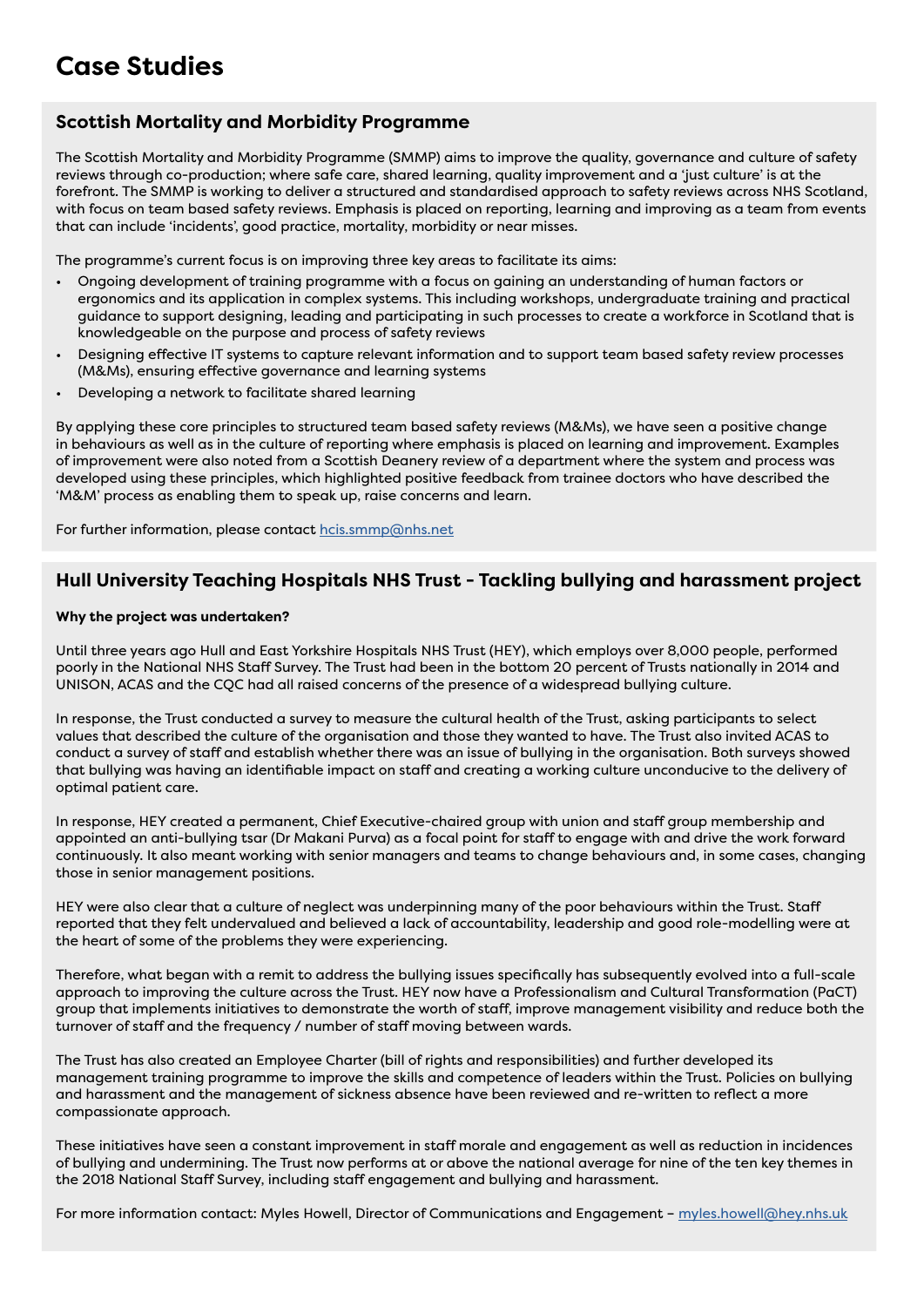# **Academy of Medical Royal Colleges**

The Academy of Medical Royal Colleges recognises that bullying behaviours have a detrimental effect on patient safety, as well as the health and wellbeing of those involved. We are committed to working collaboratively with healthcare partners to bring about a collective culture change.

The Academy Trainee Doctors' Group (ATDG) produced a report in 2016 exploring undermining and bullying in the medical workforce, which looked at current efforts to tackle problems and the further work Academy of required. Additional work by the ATDG has included scoping exercises for good practice resources and advocating speaking up to create a positive workplace culture. **Medical Royal** 

The Academy has also produced the Academy's Support for Doctors initiative, which has a broad remit including several resources for undermining and bullying.

For more information, go to [http://www.aomrc.org.uk/reports-guidance/creating](http://www.aomrc.org.uk/reports-guidance/creating-supportive-environments/)[supportive-environments/](http://www.aomrc.org.uk/reports-guidance/creating-supportive-environments/) and [http://www.aomrc.org.uk/supportfordoctors/](http://www.aomrc.org.uk/supportfordoctors/ )

### **Acas**

Acas (the Advisory, Conciliation and Arbitration Service) is an independent public body with a duty to improve employment relations in Great Britain. We provide free and impartial information and advice on all aspects of employment law and good workplace relations, and have over 40 years' experience of helping employees and employers resolve situations of workplace bullying and harassment.

Our helpline deals with around 20,000 calls a year on bullying and harassment – any employee or employer can call us for confidential, impartial advice on their own situation.

We provide face-to-face training and e-learning to help managers deal effectively with bullying and harassment and to promote safe, healthy working environments.

Acas can also visit your organisation to help you understand what needs to be done to address issues related to bullying and harassment, and then work with you to develop practical solutions. Bullying and harassment are often difficult and sensitive issues to tackle, but we can help you untangle the web. We can work with you to: identify the boundaries of acceptable and unacceptable behaviour in the workplace; diagnose the nature and extent of the problem; create an action plan to deal with issues; raise staff awareness regarding bullying and harassment; explain how you can use mediation in your workplace; and provide mediation to help you resolve problems, including issues between colleagues or teams.

For more information go to [www.acas.org.uk/bullying](http://www.acas.org.uk/bullying)

# acas working for everyone

Colleges

## **Association of Anaesthetists and the Royal College of Anaesthetists**

In spring 2017, the trainee committees of The Association of Anaesthetists and the Royal College of Anaesthetists launched #KnockItOut to encourage a transformation in workplace culture and behaviour. Along with parallel campaigns in surgery (#HammerItOut and #CutItOut), #KnockItOut aims to:

- create a positive workplace culture that is free from bullying, harassment and undermining behaviours
- nurture an environment that empowers individuals to speak up if they experience or witness unacceptable behaviours
- promote and share to demonstrate exemplar behaviours in the workplace and use these to model further improvements in the wider NHS culture
- inspire a positive culture change to improve patient care

The two organisations will continue working together, building on the aims of Knock It Out. We hope that by speaking up about this issue we can encourage others do the same. By promoting factors that contribute to a supportive environment, we can work towards a positive workplace everywhere, every day for every specialty.



For more information, go to [https://www.rcoa.ac.uk/sites/default/files/KnockItOut%20FAQs\\_FINAL.pdf](https://www.rcoa.ac.uk/sites/default/files/KnockItOut%20FAQs_FINAL.pdf)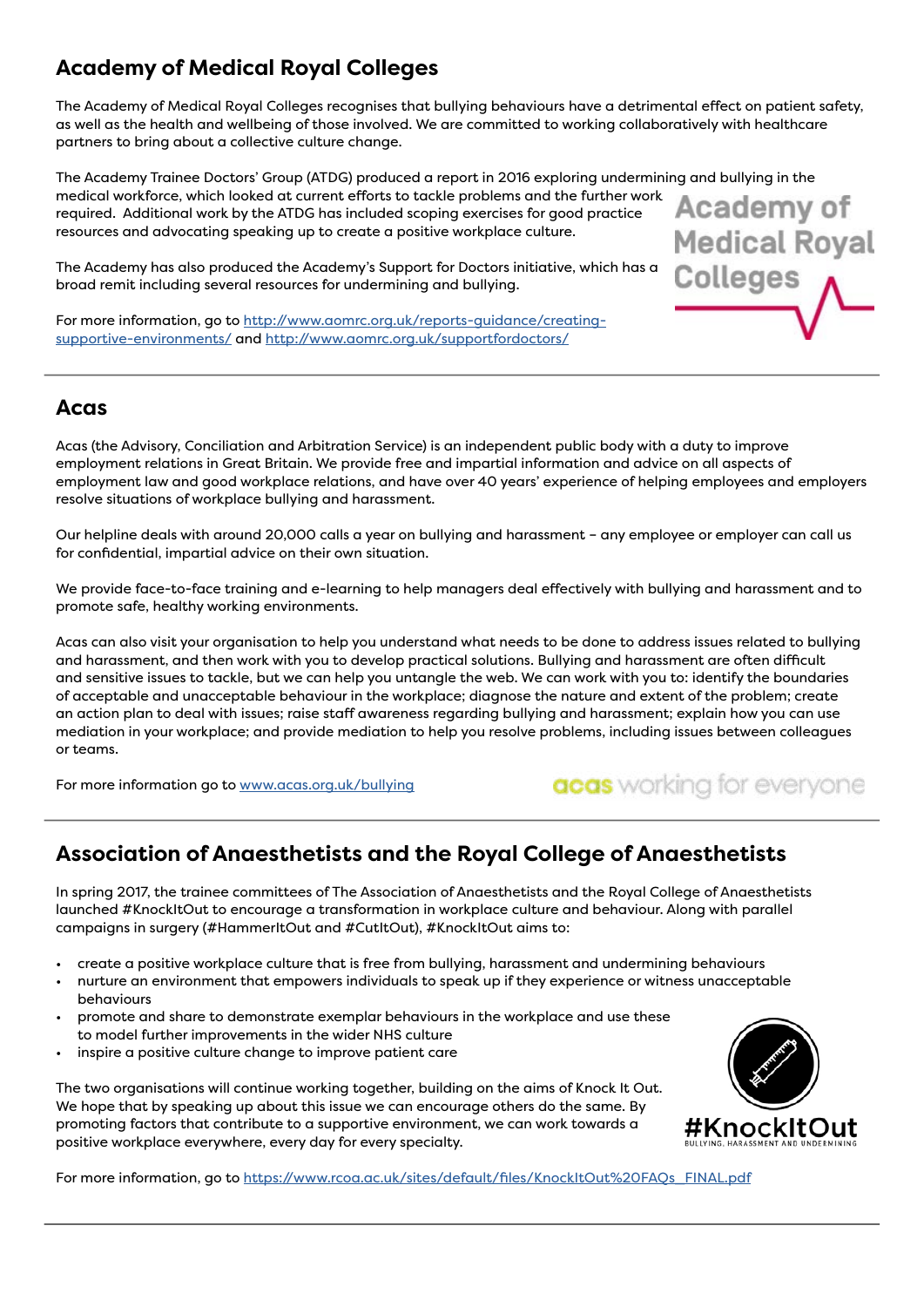# **Association of Ambulance Chief Executives**

The Association of Ambulance Chief Executives (AACE) provides ambulance services with a central organisation that supports, coordinates and implements nationally agreed policy. It also provides the general public and other stakeholders with a central resource of information about NHS ambulance services.

The AACE is wholly committed to, and supportive of, improving the health and wellbeing of ambulance staff across the UK. Employee health and wellbeing is intrinsic to the AACE's strategic priorities. The AACE works closely with the National Ambulance Strategic Partnership Forum (NASPF), as well as with other partner organisations, to enhance its understanding of workforce issues and support UK ambulance services in helping their staff stay well and offering them support when they are not.

Ambulance services face the highest rates of bullying and harassment from staff in the NHS. Cultural audits at the local level have equipped our leaders with an enhanced understanding of the realities of this issue. Through the work of our Human Resource Directors' Group with NHS Employers, we have produced 'Tackling bullying in ambulance trusts: a guide for action' whilst at local and national levels we are seeking to enact the cultural change required to reduce and ultimately eliminate bullying within our sector.

For more information, go to [https://aace.org.uk/](https://aace.org.uk/
) and https://www.nhsemployers.org/your-workforce/plan/ambulance-workforce/tackling-bullying

# **Association of Breast Surgery**

Bullying and bad behaviour negatively affect multi-disciplinary team working and patient care. Aggressive, bullying sorts of personalities often get their way, with disastrous consequences for patients.

By working in partnership, ABS hopes to educate and empower our members to eliminate such behaviour and ensure that people can be challenged in the best interests of the patient. For this end, we included talks for both surgeons and nurses on the issue of bullying at the 2018 ABS Conference and in addition to a section on our website on professional support, are launching the #CoreItOut campaign to raise further awareness. All faculty members on ABS training courses are also asked to complete the RCSEd e-learning module, and we now hope to encourage all of our members to do this.

For more information, go to [https://associationofbreastsurgery.org.uk](https://associationofbreastsurgery.org.uk/)

## **British Association of Prosthetists and Orthotists**

The British Association of Prosthetists and Orthotists (BAPO) was established to encourage high standards of prosthetic and orthotic practice. BAPO is the only UK professional body that represents the interests of the prosthetic and orthotic clinical workforce including Prosthetists, Orthotists and Assistant Practitioners.

All Full Members of BAPO are required to be registered with [The Health and Care Professions Council \(HCPC\)](https://www.hcpc-uk.org/) and to abide by its Standards of Conduct, Performance and Ethics. These clearly state the registrant 'must not discriminate against service users, carers or colleagues' and that the registrant must 'challenge colleagues' if they suspect discrimination has occurred in the past or is occurring in the present. [The BAPO Ethical Code](https://www.bapo.com/wp-content/uploads/2018/08/Ethical-Code-Update-April-18.pdf) mandates that these professional standards applicable to Full Members are also to be held up by BAPO Associate, Retired, Student and Affiliate Members.

BAPO welcomes this anti-bullying alliance and encourages all BAPO Members to explore the many resources provided on this topic by our fellow organisations represented within this network.



For more information, go to [https://www.bapo.com](https://www.bapo.com/)



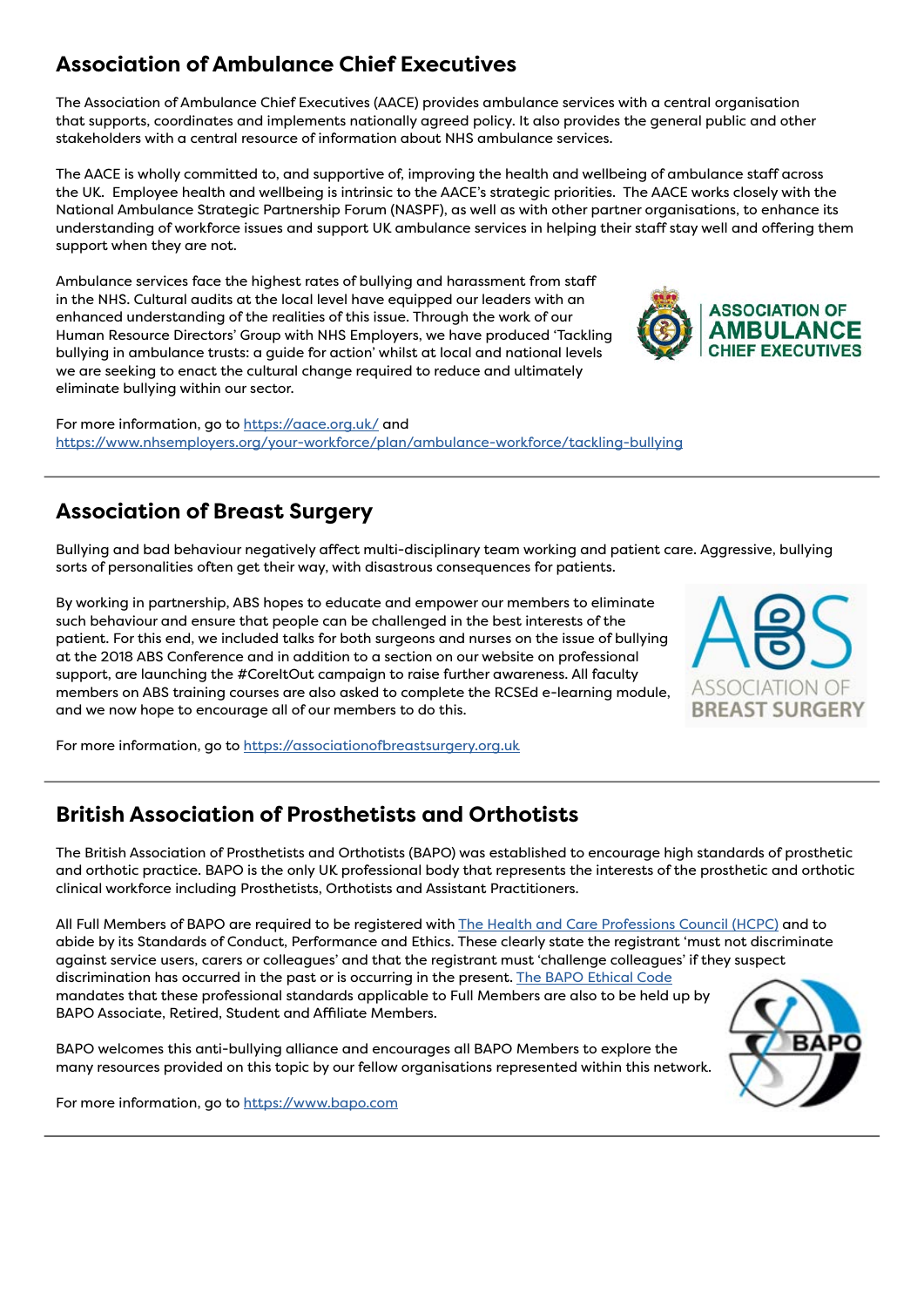# **British Medical Association**

The BMA established a three-year project in 2017 to better support our members experiencing bullying and harassment, to use our influence to improve the resolution of problems in the workplace and help drive culture change in the NHS. We have reviewed recent research on bullying and harassment in medicine and the NHS. We have developed a BMJ e-learning module on preventing bullying and harassment, which is free for BMA members to access. We have surveyed doctors and medical students on what they think the causes of bullying and harassment are, listened to their personal experiences, run workshops and events around the country and consulted our members on what needs to change.

In November 2018, we published our findings and recommendations for action and we look forward to working with others to achieve change.



## **British Orthopaedic Association**

The British Orthopaedic Association recognises the need for a positive shift in culture within our profession to ensure all members of the surgical team feel supported and thus allowing them to perform at their best. There is no place for sexism, bullying or undermining of any description in any setting and we are committed to promoting this change across all of our activities. Trauma and Orthopaedic surgery delivers significant benefits to the wellbeing of our patients and this can only be achieved by excellence in training and diversity of our surgeons.

Our aim is to champion the best positive workplace behaviours and to challenge inappropriate or outdated practices as they are identified. We are working with allied organisations to effect this change together so that we lead the movement within medicine. #CutItOut

For more information, go to [https://www.boa.ac.uk](https://www.boa.ac.uk/)

## **British Orthopaedic Trainees Association**

In 2016, the British Orthopaedic Trainees Association (BOTA) surveyed their UK trainee membership on their training and professional wellbeing. The most alarming findings highlighted a culture of unfavourable interpersonal behaviours, both witnessed and experienced first-hand. Our findings were supported by the General Medical Council's annual National Training Survey and the NHS Staff Survey.

BOTA aspired to develop a culture in which bullying, harassment and undermining behaviours amongst all clinicians were no longer accepted. The result was our #HammerItOut campaign, which has become an internationally recognised initiative aiming to raise awareness and tackle negative workplace cultures.

Through utilising the power of social media, demonstrating exemplar behaviours and literally acting out reported poor behaviours, BOTA has highlighted the issues and made efforts to effect change.

BOTA's multi-year campaign helped start a dialogue not previously held within the orthopaedic community, and the British Orthopaedic Association helped us reach a wider audience with their 'Cut It Out' initiative. We believe that awareness is key and that all clinicians should be empowered to help effect culture change.

For more information, go to <http://www.bota.org.uk/hammer-it-out/>



**British Orthopaedic** Association



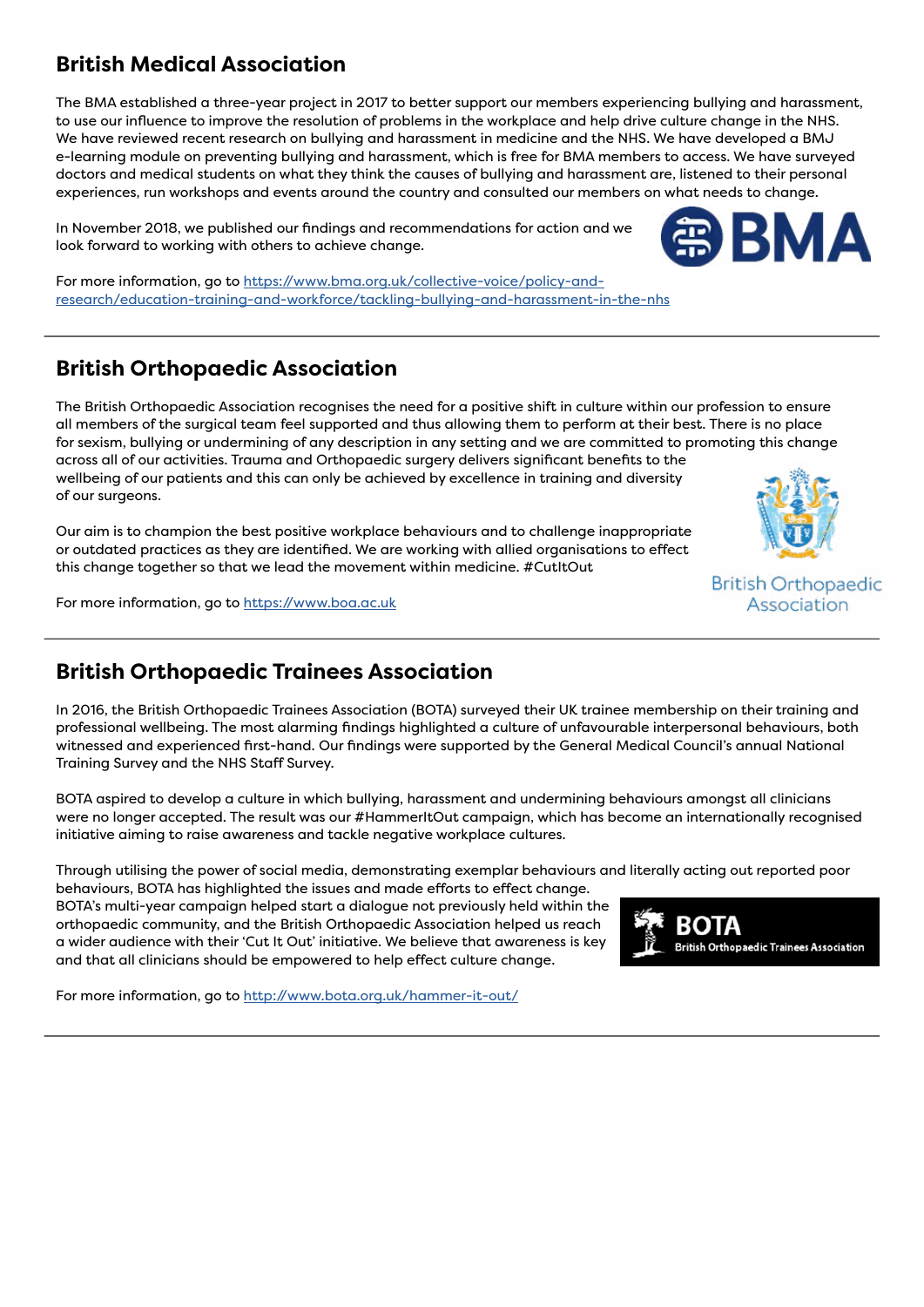# **Civility Saves Lives**

Civility Saves Lives is a grassroots campaign to raise awareness and create change momentum around behaviours in healthcare. Run by and for practicing healthcare professionals, it aims to highlight the importance of respect, professional courtesy and valuing each other as well as disseminate the science of the impact of incivility on patient care.

As the campaign states, behaviour is the single greatest factor in how well competent teams perform and although regarded a 'soft skill' by some, respect and courtesy can mean the difference between life and death. Studies show that rudeness can reduce the cognitive ability of those subjected to it by 61 percent and can result in a 20 percent decrease in the performance of onlookers. In other words, when rudeness is permitted, patients die unnecessarily.



For more information, go to [https://www.civilitysaveslives.com](https://www.civilitysaveslives.com/)

# **The College of Podiatry**

The College of Podiatry is the professional body and trade union for podiatrists in the UK, it sets academic and clinical standards, promotes research and education and raises awareness of foot health. The College represents qualified and regulated podiatrists and students across the UK and supports podiatrists throughout their career to deliver high quality foot and lower limb care and to continue to develop their skills.

Our members', and all healthcare professionals', workplaces should be free from all forms of bullying and harassment. A working environment should allow healthcare professionals to work with dignity and respect, without the unacceptable threat of bullying and harassment. Bullying and harassment undermines physical and mental health and can lead to reduced performance and increased sickness absence.

For more information, go to <https://cop.org.uk/>

### **The Doctors' Association UK**

The Doctors' Association UK (DAUK) is a doctor-led campaigning and lobbying group. As the original team who brought together 30,000 doctors on social media in the wake of the Bawa-Garba case, DAUK is now an independent force for change.

DAUK's campaign for a just culture in the NHS Learn Not Blame was launched in Parliament in November 2018, an event attended by the Health Secretary. The DAUK executive committee is comprised entirely of frontline clinicians across a range of specialties. All feel passionately about addressing what DAUK sees as unacceptable levels of bullying and harassment in the NHS. As such, DAUK has launched a new campaign titled #NHSMeToo, which encourages doctors to speak out where bullying is encountered in the NHS.

For more information, go to [www.dauk.org](http://www.dauk.org/)



The COLLEGE **PODIATRY**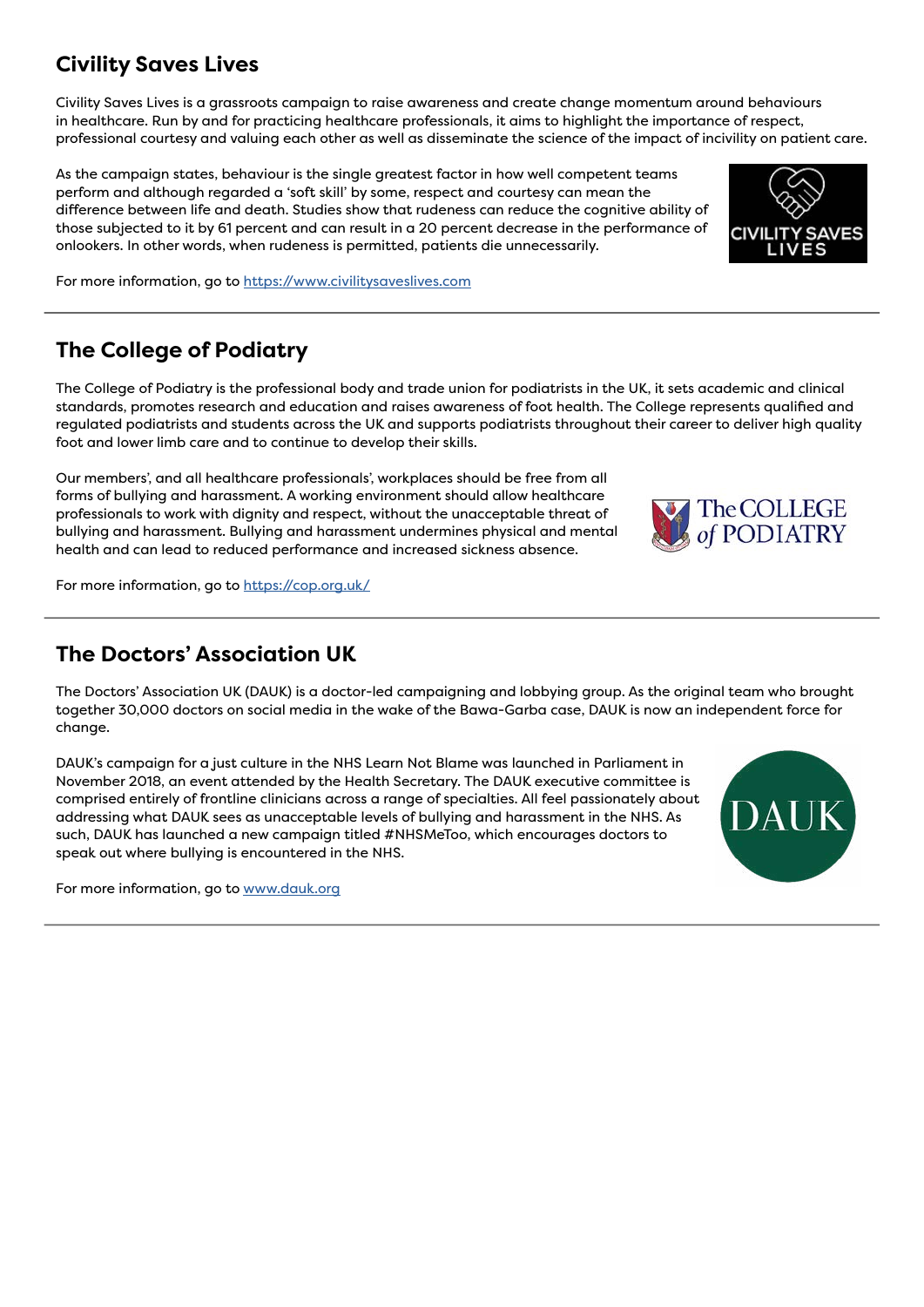## **The Foot in Diabetes UK**

The Foot in Diabetes UK (FDUK) is the multidisciplinary organisation dedicated to promoting access to high quality, integrated lower limb services for people at risk of ulcers, amputation and premature death.

Run by and for practicing healthcare professionals, FDUK aims to: champion multidisciplinary lower limb collaborations in the UK, engage with other key stakeholders to improve clinical outcomes, promote awareness & implementation of national best practice and audit; support health care professionals to network via clear communication, provide a membership portal for key relevant, recent publications to support clinical service redesign, and contribute to development and delivery of post-graduate education for the lower limb in diabetes.

FDUK welcomes this anti-bullying alliance and promotes all healthcare professionals' workplaces should be free from all forms of bullying and harassment in order to allow individuals to work with dignity and respect. Bullying and harassment affects people both mentally and physically, which can lead to reduced performance and increased sickness absence along with adversely affecting patient care.

For more information, go to <http://www.footindiabetes.org/>

### **General Medical Council**

The General Medical Council works to protect patient safety and support medical education and practice across the UK. We do this by working with doctors, employers, educators, patients and other key stakeholders in the UK's healthcare systems.

We know that unprofessional behaviours, including bullying and undermining, are a concern to the profession and adversely affect team and individual performance and consequently patient safety.

In response, we have been working in collaboration with the Royal College of Physicians of London, Royal College of Surgeons of Edinburgh and Royal College of Obstetricians & Gynaecologists to develop and deliver training. This supportive approach aims to help doctors understand the impact unprofessional behaviour can have on patient safety and equip them with practical skills to address these behaviours in practice.

We are committed to working with partners to play our part in bringing about positive change.

For information on our current professional behaviours and patient safety programme visit: [https://www.gmc-uk.org/](https://www.gmc-uk.org/respectprotects) [respectprotects](https://www.gmc-uk.org/respectprotects)

### **National Guardian for the NHS**

The National Guardian's Office was established in response to the Francis Freedom to Speak Up Report. In the first year of collecting [data](https://www.cqc.org.uk/national-guardians-office/content/speaking-data) over 7000 cases were brought to Freedom to Speak Up Guardians in England with 45 percent of cases having an element of bullying and harassment. These cases, brought by different staff groups, reflect the large number of staff in secondary care in England that report being bullied or harassed in the annual NHS staff survey. Our case reviews have also highlighted bullying cultures and trusts across England have reviewed their own arrangements to make improvements for their staff. Positive speaking up cultures appear to be correlated with high performing organisations. For staff to flourish they need to be in an environment that fosters an open and supportive culture where speaking up, but also acting on concerns, becomes business as usual.

If you want to speak up about anything that gets in the way of providing great care, contact your [Freedom to Speak Up Guardian](https://www.cqc.org.uk/national-guardians-office/content/freedom-speak-guardian-directory). They will thank you for coming forward, protect your confidentiality, ensure that the right actions are taken and give you feedback.

# **National Guardian Freedom to Speak Up**

For more information, go to [https://www.cqc.org.uk/national-guardians-office/content/national-guardians-office](https://www.cqc.org.uk/national-guardians-office/content/national-guardians-office )



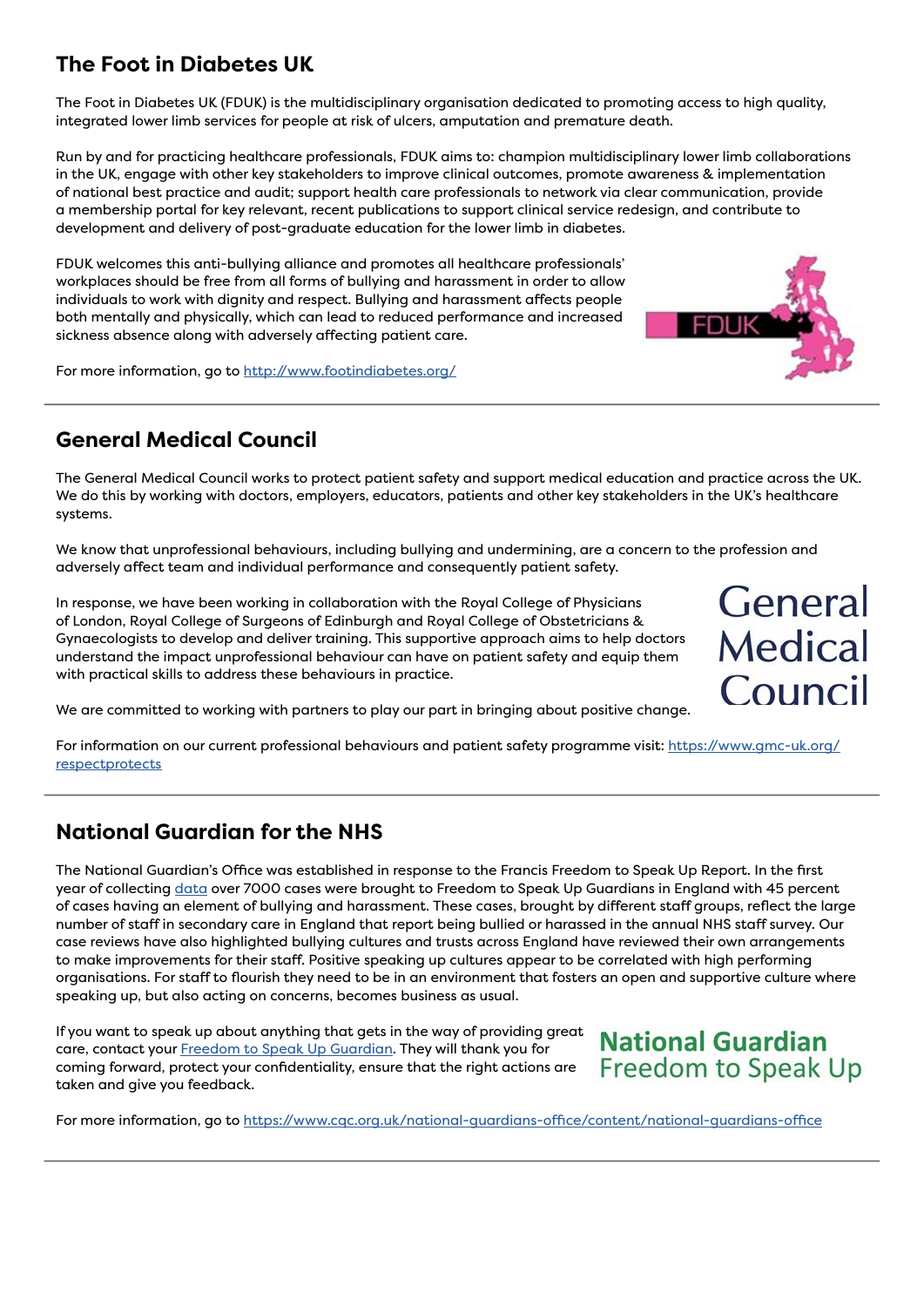### **NHS Employers**

NHS Employers is the employers' organisation for the NHS in England. We support NHS workforce leaders through our expert advice and guidance and by listening to employers to ensure their voice is represented in health policy and practice. We create opportunities for employers to network, sharing knowledge and best practice.

Bullying in the workplace and in the NHS is completely unacceptable. It impacts both staff and patients. We are committed to supporting employers to address and reduce bullying, creating positive workplace cultures where line managers lead by example and staff are able to thrive. We support the NHS through our ongoing work to promote positive cultures and tackle bullying using evidence based approaches.

We work in partnership to support colleagues across the system who are working together with the same aim. Working with the Social Partnership Forum, we contributed to the Collective Call to Action which encourages organisations to commit tangible actions to reduce bullying. We have also supported Ambulance Trusts to produce their report Tackling Bullying and commissioned research on data and analytics from

Newcastle University. The Health, Safety and Wellbeing Partnership group has created helpful tools and information

including an infographic on bullying and harassment in the NHS.

For more information, go to [https://www.nhsemployers.org/your-workforce/retain-and-improve/staff-experience/](https://www.nhsemployers.org/your-workforce/retain-and-improve/staff-experience/tackling-bullying-in-the-nhs
/) [tackling-bullying-in-the-nhs](https://www.nhsemployers.org/your-workforce/retain-and-improve/staff-experience/tackling-bullying-in-the-nhs
/)

### **NHS Improvement**

The NHS Improvement Workstream for reducing bullying and harassment in the NHS is set within the context of 28 percent of staff experiencing harassment, bullying or abuse from patients, relatives or the public in the last 12 months and 24 percent of staff experiencing bullying from other staff in last 12 months (NHS 2017 Staff Survey).

This issue has both a personal and psychological impact on individuals who are directly or indirectly exposed to bullying and creates reduced personal resilience and a poor workplace culture, which not only leads to high turnover and poor retention but also has a significant impact on patient outcomes.

NHS Improvement is therefore supporting trusts to reduce the number of staff experiencing bullying, harassment, incivility and disrespect from colleagues and managers. This is being achieved through looking at an increased understanding of the local issues through better data analysis and prioritisation in addition to exploring the impact of culture and compassionate leadership to improve the working lives of NHS staff.



**S Employers** 

For more information, go to [https://improvement.nhs.uk/documents/756/External\\_whistleblowing\\_policy\\_for\\_NHSI.pdf](https://improvement.nhs.uk/documents/756/External_whistleblowing_policy_for_NHSI.pdf)

## **Point of Care Foundation**

The Point of Care Foundation exists to improve patients' experience of care. We help healthcare professionals to see care through patients' eyes, empathise with their experiences, and make improvements. However, we recognise that health workers can only do this if their own wellbeing is maintained, so we also support them to cope with the emotional and psychological challenges their work presents.

We seek to improve the culture of healthcare organisations to support people working in healthcare. This includes the promotion of Schwartz Rounds, a unique forum for staff to reflect on the emotional and psychological impact of their work. We have undertaken research into staff engagement, looking at what good engagement looks like within NHS trusts and providing recommendations for trust leaders on how to better engage the NHS workforce.

We also take an interest in the teaching of medical professionalism and how it relates to ongoing reflective practice and self-care for doctors, working with the GMC and others to improve guidance and recommendations for medical schools.



For more information, go to [www.pointofcarefoundation.org.uk](https://www.pointofcarefoundation.org.uk/)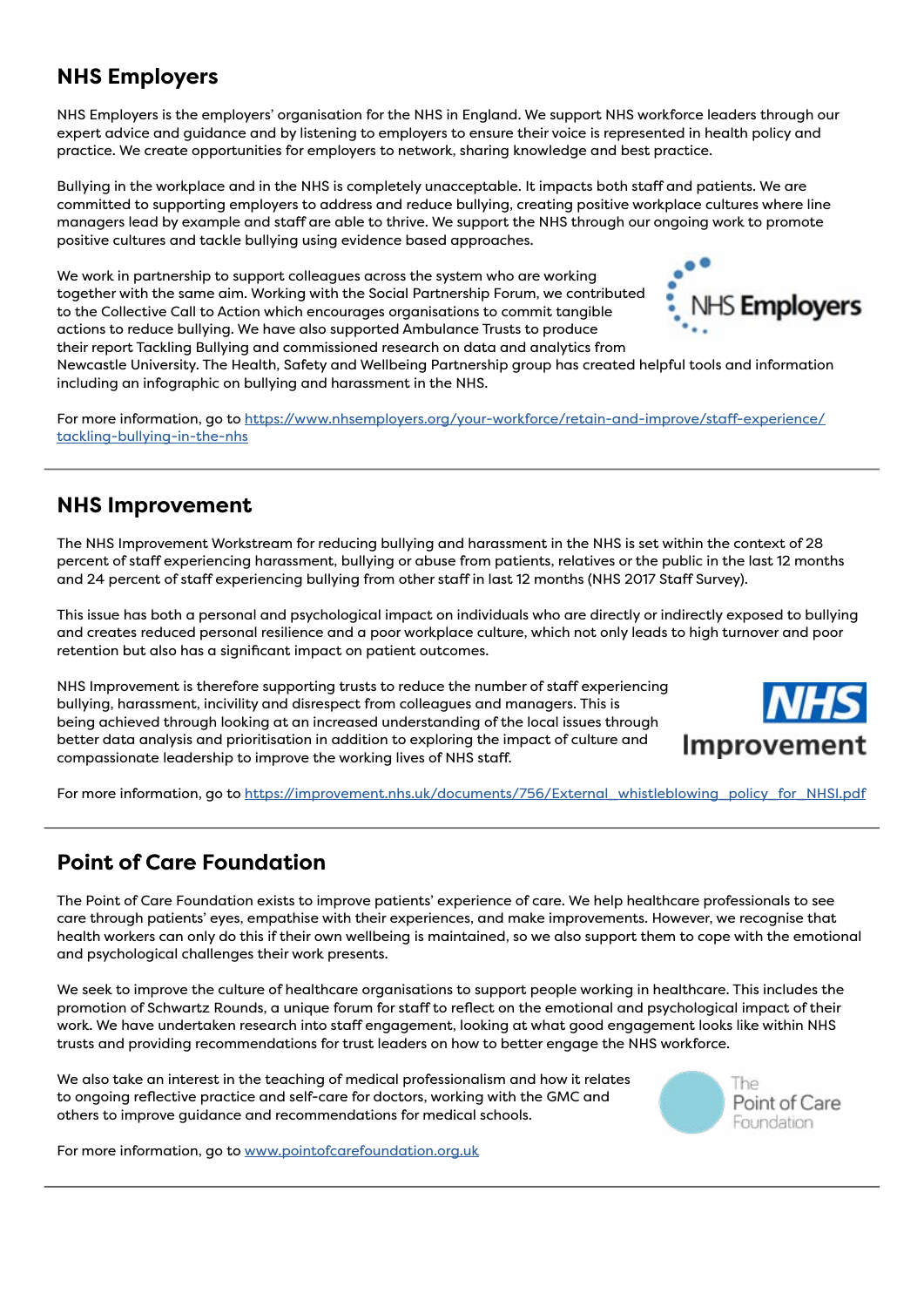### **Practitioner Health Programme**

The Practitioner Health Programme and GP Health Service is an award winning, free and confidential service for doctors and dentists with mental illness and addiction problems. It is the only NHS funded service of its kind and one of the largest practitioner health treatment services in the world.

We aim to improve the mental wellbeing of the clinical workforce, reduce the stigma they face and to ensure that individuals can be retained or returned to the workforce. One of the reasons the service exists is because many doctors are afraid of seeking help because it may lead to them being treated differently by their employers and colleagues.

During the ten years that we have been operating, we have seen many of the tragic consequences of bullying in the workplace and the adverse impact this has on the lives and health of our patients.

For more information, go to <https://php.nhs.uk/contact-us/>

## **project lift**

project lift is a collaboration between the Scottish Government, NHS Education for Scotland, the Golden Jubilee Foundation and NHS National Services Scotland aimed at developing leadership capability and capacity to make NHS Scotland an exemplar employer of proud, fulfilled and engaged staff.

To achieve this, project lift is promoting values based recruitment (embedding a consistent recruitment approach that places NHS Scotland values at the foundation of senior appointments and guaranteeing that progression to formal leadership roles is underpinned by commitment to these values); talent management (promoting career-long support

for current and potential leaders); leadership development (forming leadership communities for those with the values, ability, ambition and insight of leaders in the modern health and care system); and updated performance management and appraisal.



For more information, go to [https://projectlift.scot](https://projectlift.scot/)

# **Royal College of Nursing**

In 2016, in response to poor working conditions, including high levels of work related stress and reports of bullying, the RCN developed a Healthy Workplace initiative.

The toolkit to support this initiative is divided into five domains, work-life balance, dignity at work, health and safety at work, job design and learning and development in the workplace. Indicators under each of the five domains can be used to carry out an organisational health check and identify areas for improvement. The toolkit includes links to support when making improvements. The dignity domain includes signposts to further resources including our 'Working with Care' resource for improving working relationships in healthcare teams and our resource on addressing bullying and harassment at work.

In addition, the RCN's Inclusion Café aims to source, build and share critical tools and techniques that help to support leadership and accountability in creating inclusive workplace culture at every level.

As a member of the Social Partnership Forum, the RCN has been involved at a national level and local level, through our workplace representatives, in the implementation of the SPF's collective call to action on bullying at work. For example, the See Something: Say Something initiative at Somerset Partnership NHS Foundation.



For more information, go to <https://www.rcn.org.uk/get-help/rcn-advice/bullying-and-harassment>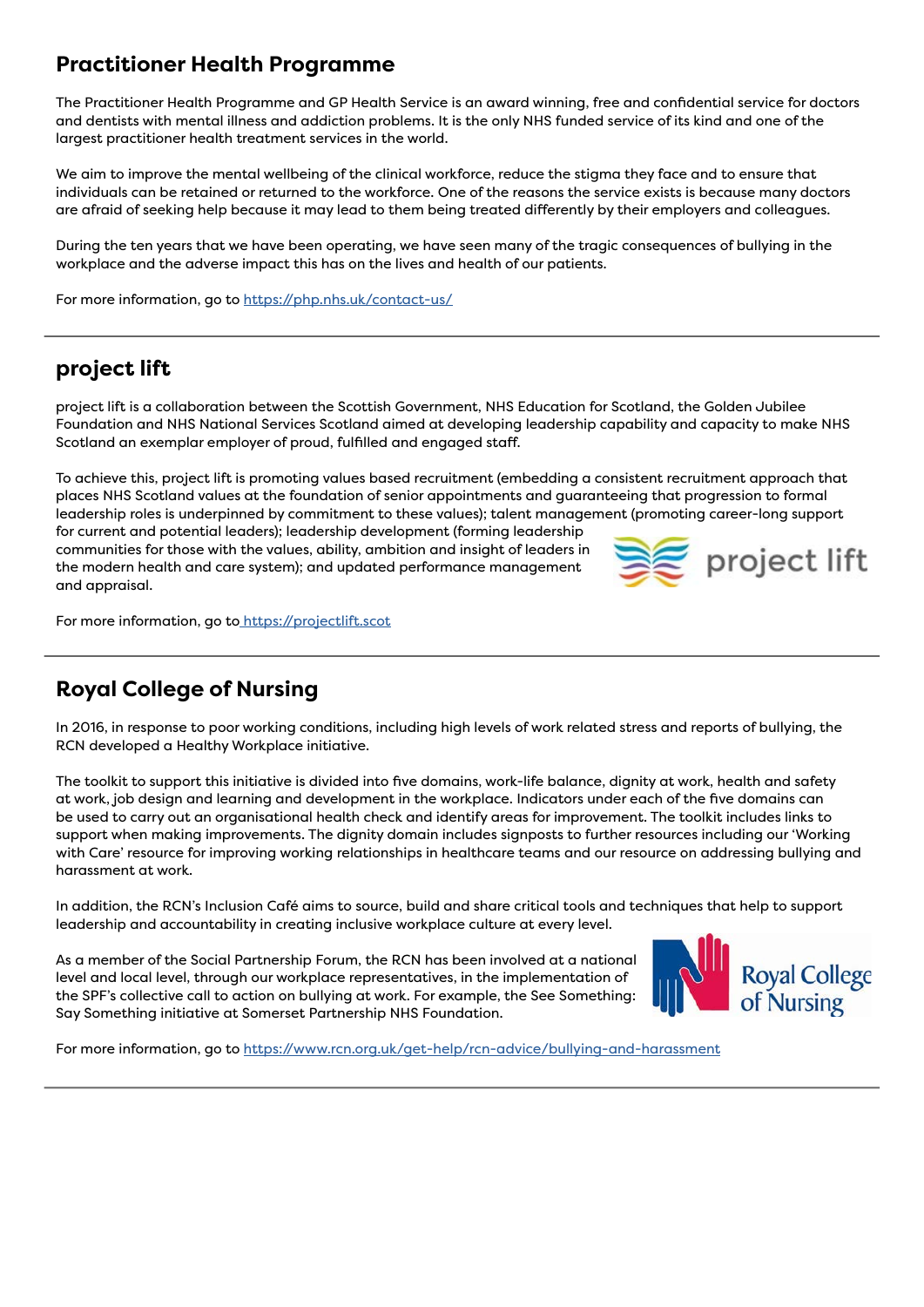### **The Royal College of Obstetricians & Gynaecologists and Royal College of Midwives**

As undermining and bullying behaviour has long been recognised as a problem for trainees in obstetrics and gynaecology, the Royal College of Obstetricians and Gynaecologists, in conjunction with the Royal College of Midwives, have developed a freely accessible undermining toolkit to improve workplace behaviours. This includes good practice case studies of various interventions that individuals, departments, units, Trusts and over-arching institutions such as the NHS, GMC and medical Royal Colleges can take to reduce bullying and undermining behaviours.

RCOG have also developed a practical, interactive and free-to-access eLearning resource on improving workplace behaviour and appointed Workplace Behaviour Champions to offer independent advice about any unacceptable behaviour trainee obstetricians and gynaecologists may be experiencing.

For more information, go to [https://www.rcog.org.uk/en/careers-training/](https://www.rcog.org.uk/en/careers-training/workplace-workforce-issues/improving-workplace-behaviours-dealing-with-undermining/undermining-toolkit/) [workplace-workforce-issues/improving-workplace-behaviours-dealing-with-undermining/undermining-toolkit/](https://www.rcog.org.uk/en/careers-training/workplace-workforce-issues/improving-workplace-behaviours-dealing-with-undermining/undermining-toolkit/)

# **The Royal College of Physicians of London**

RCP has launched a new code of conduct encouraging fellows, members, staff and representatives to have more awareness of the impact of their behaviours on others.

Published as part of celebrations to mark our quincentenary, the new RCP500 Code of Conduct makes explicit the standards expected in a simple 10-point plan.

The code tackles head-on issues raised by movements such as Civility Saves Lives and #MeToo, making specific reference to the responsibility that comes with holding the position of a physician. It is particularly aimed at those behaviours that are rarely overt enough to cause a referral to the regulator, but are still incredibly damaging to others, and through their impact, patient care.

Aiming to better empower physicians to hold themselves and others to account for the damage inappropriate behaviours such as rudeness, can cause, the new code will be written into the RCP byelaws, membership and fellowship ceremonies. It also reflects the new values recently launched by the college.

For more information, go to <https://www.rcplondon.ac.uk/code-conduct>

# **The Royal College of Surgeons of Edinburgh**

The Royal College of Surgeons of Edinburgh launched its UK wide #LetsRemovelt anti-bullying and undermining campaign in June 2017, the centrepiece of which is a set of freely available and regularly updated online resources for healthcare professionals to use in their day-to-day working lives.

RCSEd has also developed a CPD accredited e-learning module to give individuals more confidence in identifying and managing incidents of bullying and undermining and has ensured that each of its educational activities and events include a designated anti-bullying section, and have also developed workshops on conflict resolution and bullying and undermining in general.

For more information, go to [https://www.rcsed.ac.uk/professional-support-development-resources/anti-bullying-and](https://www.rcsed.ac.uk/professional-support-development-resources/anti-bullying-and-undermining-campaign)[undermining-campaign](https://www.rcsed.ac.uk/professional-support-development-resources/anti-bullying-and-undermining-campaign)



THE ROYAL COLLEGE OF SURGEONS OF

EDINBURGH



Royal College of Obstetricians & Gynaecologists

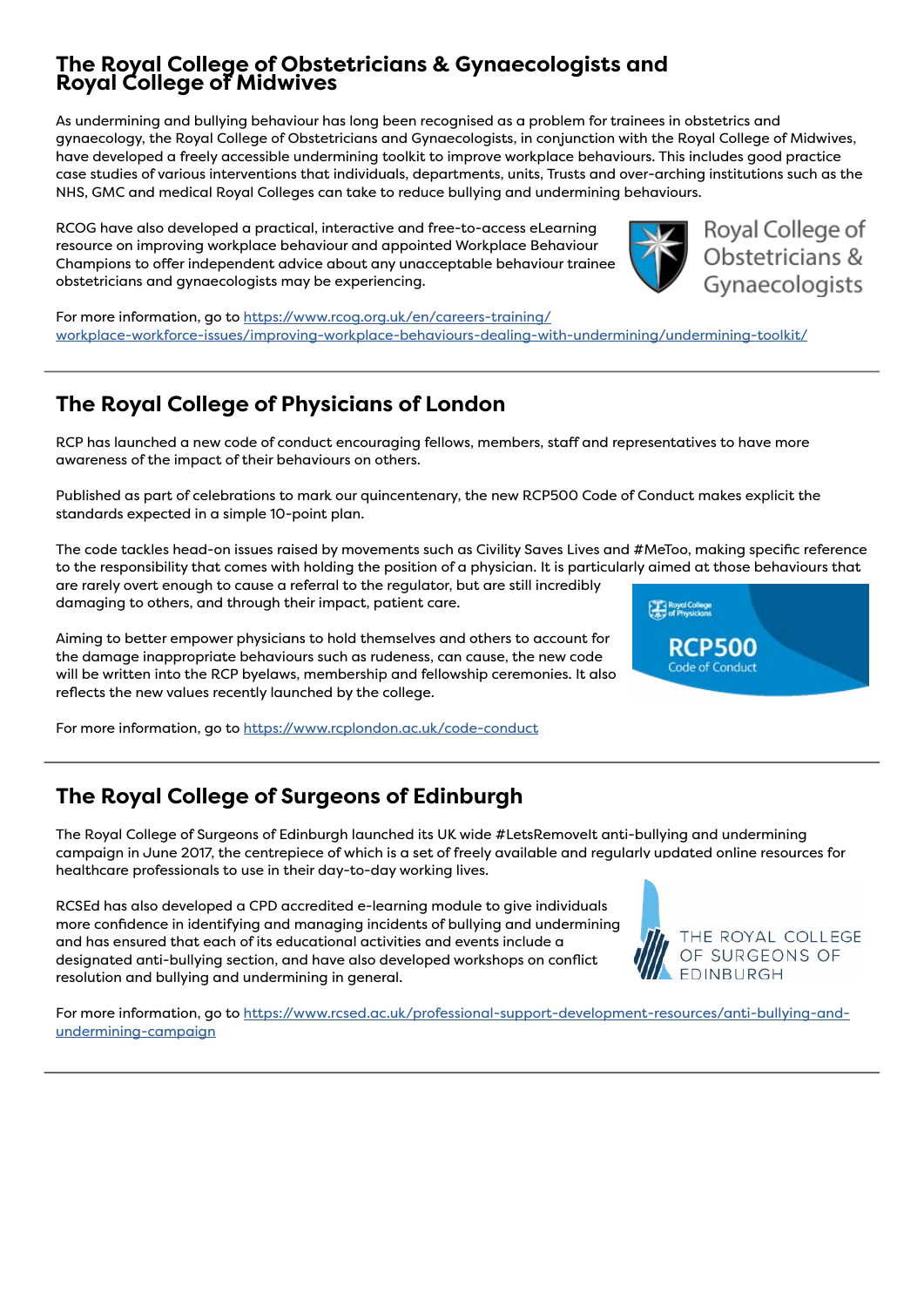# **Social Partnership Forum**

The Social Partnership Forum (SPF) brings together NHS Employers, NHS Trade Unions, NHS England, Health Education England, NHS Improvement and the Department of Health and Social Care to discuss and debate the development and implementation of the workforce implications of policy.

A key aim of the SPF is to encourage employers and trade unions to work together to ensure a positive working environment, in which staff can provide high quality care and services. The SPF's collective call to action tasks employers and trade unions in all NHS organisations to work in partnership to create positive workplace cultures and tackle bullying. To support this work, the SPF is publicising the views of NHS leaders and experts on this topic and signposting information, tools and resources and case studies that can help partnership initiatives.



For more information, go to [https://www.socialpartnershipforum.org/priority-areas/creating-positive-workplace](https://www.socialpartnershipforum.org/priority-areas/creating-positive-workplace-cultures-and-tackling-bullying-in-the-nhs-a-collective-call-to-action/)[cultures-and-tackling-bullying-in-the-nhs-a-collective-call-to-action/](https://www.socialpartnershipforum.org/priority-areas/creating-positive-workplace-cultures-and-tackling-bullying-in-the-nhs-a-collective-call-to-action/)

### **Unison**

Nearly half a million UNISON members work in health care in the NHS and for organisations providing NHS services in all four countries of the UK. We recognise and defend the rights of all workers in the health service and support members individually and collectively at an employer level, regionally and nationally.

In addition to working in partnership via the Social Partnership Forum on the tackling bullying programme, UNISON provides specialist advice and support to members facing bullying and harassment at work whether from patients, colleagues or the public. UNISON seeks to address these issues with individuals as well as working collectively with employers to agree the best possible policies to provide a working environment free from bullying and violence. UNISON branches have worked in partnership with employers to change workplace cultures for the better.



For more information, go to <https://www.unison.org.uk/get-help/knowledge/discrimination/bullying-and-harassment/>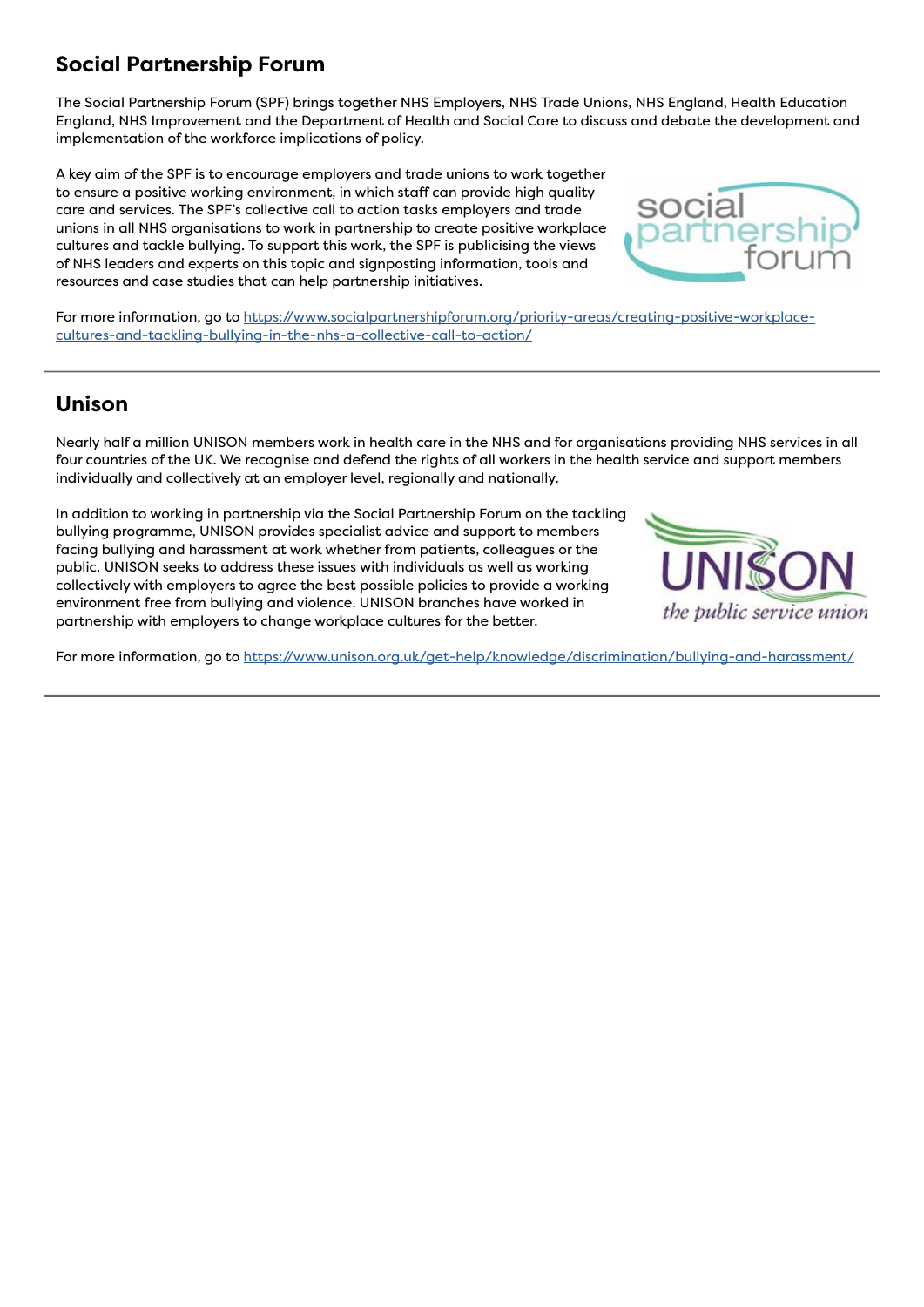# **Anti-Bullying Toolkits**

#### **Acas**

<http://www.acas.org.uk/bullying>

<http://www.acas.org.uk/businesssolutions>

[http://www.acas.org.uk/grievances](http://www.acas.org.uk/grievances ) 

### **BMA**

[https://www.bma.org.uk/collective-voice/policy-and-research/education-training-and-workforce/tackling-bullying](https://www.bma.org.uk/collective-voice/policy-and-research/education-training-and-workforce/tackling-bullying-and-harassment-in-the-nhs/bullying-and-harassment-support-resources)[and-harassment-in-the-nhs/bullying-and-harassment-support-resources](https://www.bma.org.uk/collective-voice/policy-and-research/education-training-and-workforce/tackling-bullying-and-harassment-in-the-nhs/bullying-and-harassment-support-resources)

#### **GMC**

[https://www.gmc-uk.org/-/media/ethical-guidance/learning-materials/raising\\_concerns\\_flow\\_chart.pdf?l\(PDF\)](https://www.gmc-uk.org/-/media/ethical-guidance/learning-materials/raising_concerns_flow_chart.pdf?l)

### **NHS Employers**

<https://www.nhsemployers.org/your-workforce/retain-and-improve/staff-experience/tackling%20bullying-in-the-nhs>

### **Royal College of Nursing**

<https://www.rcn.org.uk/get-help/rcn-advice/bullying-and-harassment>

<https://www.rcn.org.uk/employment-and-pay/inclusion/inclusion-cafe>

### **Royal College of Obstetricians & Gynaecologists**

[https://www.rcog.org.uk/en/careers-training/workplace-workforce-issues/improving-workplace-behaviours-dealing](https://www.rcog.org.uk/en/careers-training/workplace-workforce-issues/improving-workplace-behaviours-dealing-with-undermining/undermining-toolkit/)[with-undermining/undermining-toolkit/](https://www.rcog.org.uk/en/careers-training/workplace-workforce-issues/improving-workplace-behaviours-dealing-with-undermining/undermining-toolkit/)

### **Royal College of Surgeons of Edinburgh**

https://www.rcsed.ac.uk/professional-support-development-resources/anti-bullying-and-undermining-campaign

### **Social Partnership Forum**

[https://www.socialpartnershipforum.org/priority-areas/creating-positive-workplace-cultures-and-tackling-bullying-in](https://www.socialpartnershipforum.org/priority-areas/creating-positive-workplace-cultures-and-tackling-bullying-in-the-nhs-a-collective-call-to-action/)[the-nhs-a-collective-call-to-action/](https://www.socialpartnershipforum.org/priority-areas/creating-positive-workplace-cultures-and-tackling-bullying-in-the-nhs-a-collective-call-to-action/)

#### **Unison**

<https://www.unison.org.uk/content/uploads/2013/07/On-line-Catalogue216953.pdf>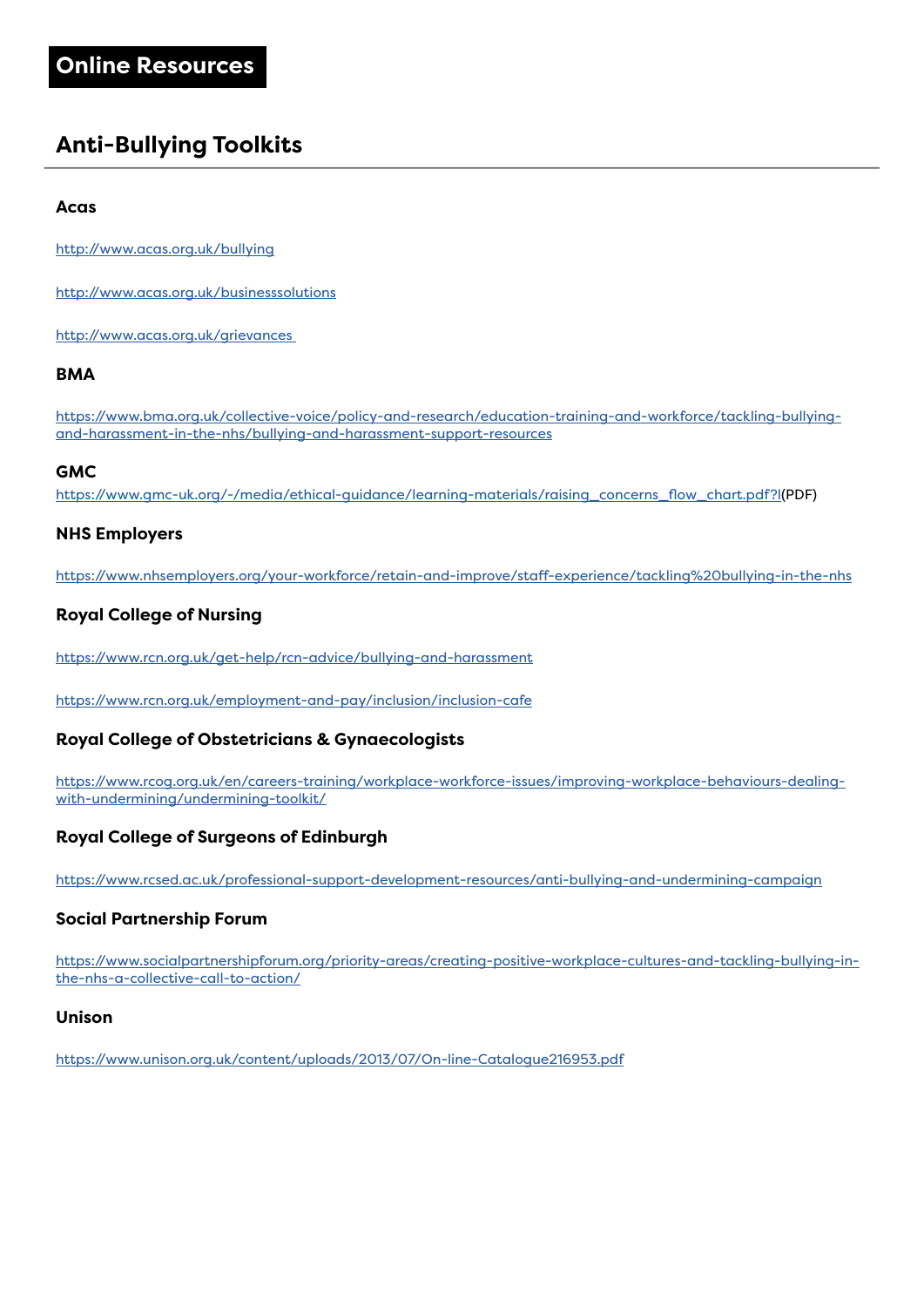### **GMC**

#### Building a supportive environment

[https://www.gmc-uk.org/-/media/documents/Under\\_embargo\\_05\\_03\\_15\\_Building\\_a\\_supportive\\_environment.](https://www.gmc-uk.org/-/media/documents/Under_embargo_05_03_15_Building_a_supportive_environment.pdf_59988406.pdf) [pdf\\_59988406.pdf](https://www.gmc-uk.org/-/media/documents/Under_embargo_05_03_15_Building_a_supportive_environment.pdf_59988406.pdf)

Ethical guidance for doctors

<https://www.gmc-uk.org/ethical-guidance/ethical-guidance-for-doctors>

Guidance to doctors working under system pressure

<https://www.gmc-uk.org/news/news-archive/guidance-to-doctors-working-under-system-pressure>

**RCN**

Respect Charter <https://www.rcn.org.uk/professional-development/publications/pub-006214>

Professional standards of practice and behaviour for nurses, midwives and nursing associates <https://www.nmc.org.uk/standards/code/>

### **RCPL**

Code of Conduct https://www.rcplondon.ac.uk/code-conduc[t](https://www.rcplondon.ac.uk/code-conduct )

### **RCSEd**

[https://www.rcsed.ac.uk/professional-support-development-resources/anti-bullying-and-undermining-campaign/](https://www.rcsed.ac.uk/professional-support-development-resources/anti-bullying-and-undermining-campaign/standards-for-the-prevention-of-bulling-and-undermining-in-the-health-service) [standards-for-the-prevention-of-bulling-and-undermining-in-the-health-service](https://www.rcsed.ac.uk/professional-support-development-resources/anti-bullying-and-undermining-campaign/standards-for-the-prevention-of-bulling-and-undermining-in-the-health-service)

#### **Unison**

<https://www.unison.org.uk/get-help/knowledge/discrimination/bullying-and-harassment/>

# **Related Initiatives**

### **GMC**

Doctor support pages <https://www.gmc-uk.org/concerns/information-for-doctors-under-investigation/support-for-doctors>

Health system liaison services <https://www.gmc-uk.org/about/how-we-work/liaison-and-outreach/health-system-liaison-services>

Employer liaison services <https://www.gmc-uk.org/about/how-we-work/liaison-and-outreach/employer-liaison-service>

### **NHS Improvement**

Creating a culture of compassionate and inclusive leadership <https://improvement.nhs.uk/resources/culture-leadership/>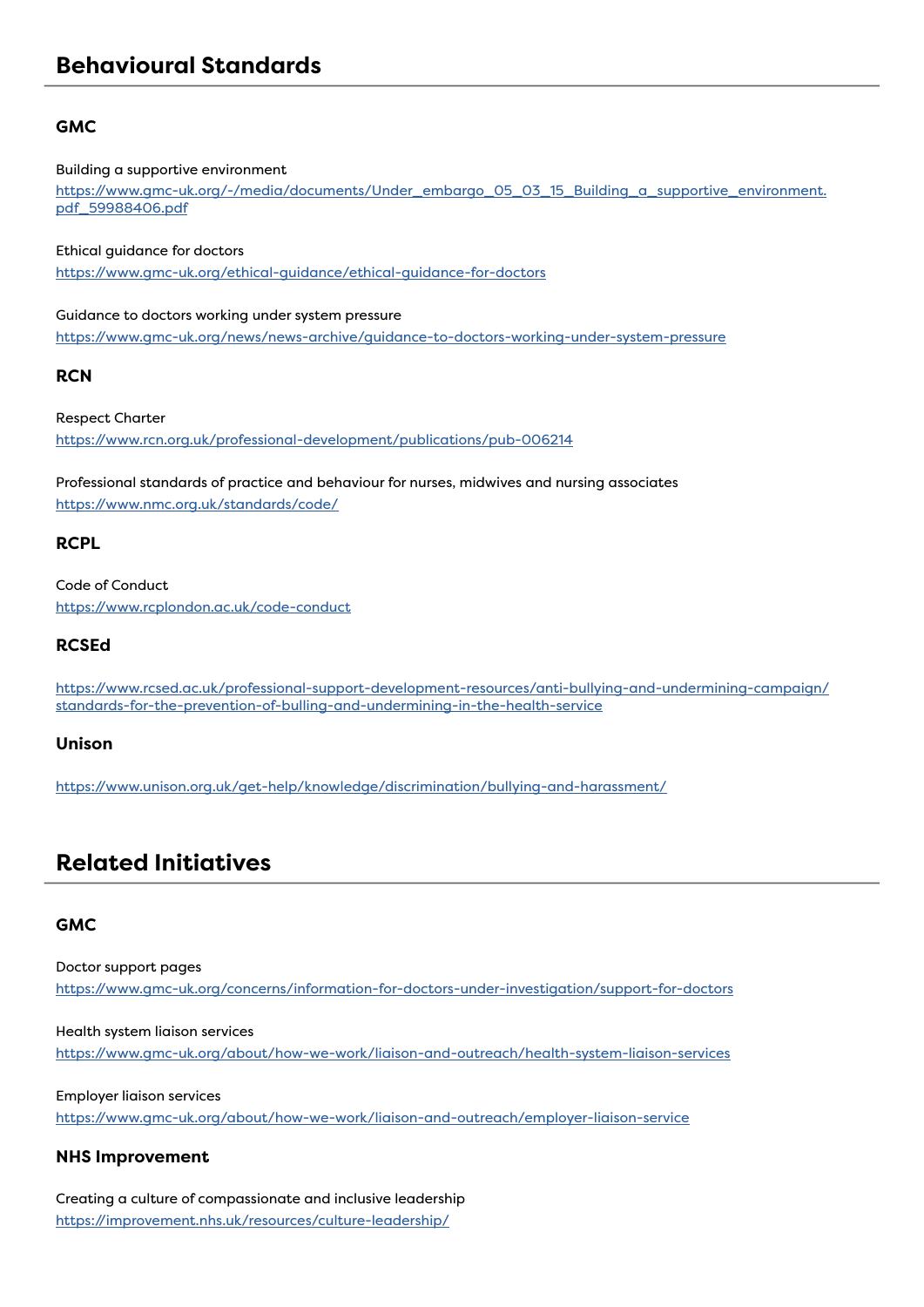#### **Point of Care Foundation**

Schwarz Rounds [https://www.pointofcarefoundation.org.uk/our-work/schwartz-rounds/]((https://www.pointofcarefoundation.org.uk/our-work/schwartz-rounds/) )

#### **RCN**

Counselling support for members [https://www.rcn.org.uk/get-help/member-support-services/counselling-service]((https://www.rcn.org.uk/get-help/member-support-services/counselling-service) )

Improving working relationships in health & social care [https://www.rcn.org.uk/professional-development/publications/pub-004972]((https://www.rcn.org.uk/professional-development/publications/pub-004972))

Healthy workplace , Dignity at Work [https://www.rcn.org.uk/healthy-workplace/healthy-workplaces/dignity-at-work]((https://www.rcn.org.uk/healthy-workplace/healthy-workplaces/dignity-at-work) )

Healthy You – promotion of self-care [https://www.rcn.org.uk/healthy-workplace/healthy-you]((https://www.rcn.org.uk/healthy-workplace/healthy-you) )

### **RCSEd**

Conflict Resolution Skills in Healthcare: Bullying, Undermining and Leadership Workshop [https://www.rcsed.ac.uk/professional-support-development-resources/anti-bullying-and-undermining-campaign/]((https://www.rcsed.ac.uk/professional-support-development-resources/anti-bullying-and-undermining-ca) [conflict-resolution-skills-in-healthcare-bullying-undermining-and-leadership-workshop]((https://www.rcsed.ac.uk/professional-support-development-resources/anti-bullying-and-undermining-ca)

e-module with information on the facts around bullying and guidance on managing behaviour [https://vle.rcsed.ac.uk/login/index.php]((https://vle.rcsed.ac.uk/login/index.php))

# **Social Partnership Forum**

Health and Wellbeing [https://www.socialpartnershipforum.org/priority-areas/health-and-wellbeing/]((https://www.socialpartnershipforum.org/priority-areas/health-and-wellbeing/) )

Raising Concerns / Whistleblowing [https://www.socialpartnershipforum.org/priority-areas/raising-concerns-\(whistleblowing\)/]((https://www.socialpartnershipforum.org/priority-areas/raising-concerns-(whistleblowing)/))

## **Selected Statistics & Literature**

GMC Data and research pages

[https://www.gmc-uk.org/about/what-we-do-and-why/data-and-research]( (https://www.gmc-uk.org/about/what-we-do-and-why/data-and-research))

The price of fear: estimating the financial cost of bullying and harassment to the NHS in England (24 October 2018) [https://www.tandfonline.com/doi/full/10.1080/09540962.2018.1535044]((https://www.tandfonline.com/doi/full/10.1080/09540962.2018.1535044) )

Bullying and harassment: how to address it and create a supportive and inclusive culture (18 October 2018) [https://www.bma.org.uk/collective-voice/policy-and-research/education-training-and-workforce/tackling-bullying]( (https://www.bma.org.uk/collective-voice/policy-and-research/education-training-and-workforce/tackl)[and-harassment-in-the-nhs/bullying-and-harassment-policy-recommendations]( (https://www.bma.org.uk/collective-voice/policy-and-research/education-training-and-workforce/tackl)

Zero tolerance; Where we stand on sexual harassment (May 2018) [https://www.rcn.org.uk/magazines/activate/2018/may/zero-tolerance]((https://www.rcn.org.uk/magazines/activate/2018/may/zero-tolerance) )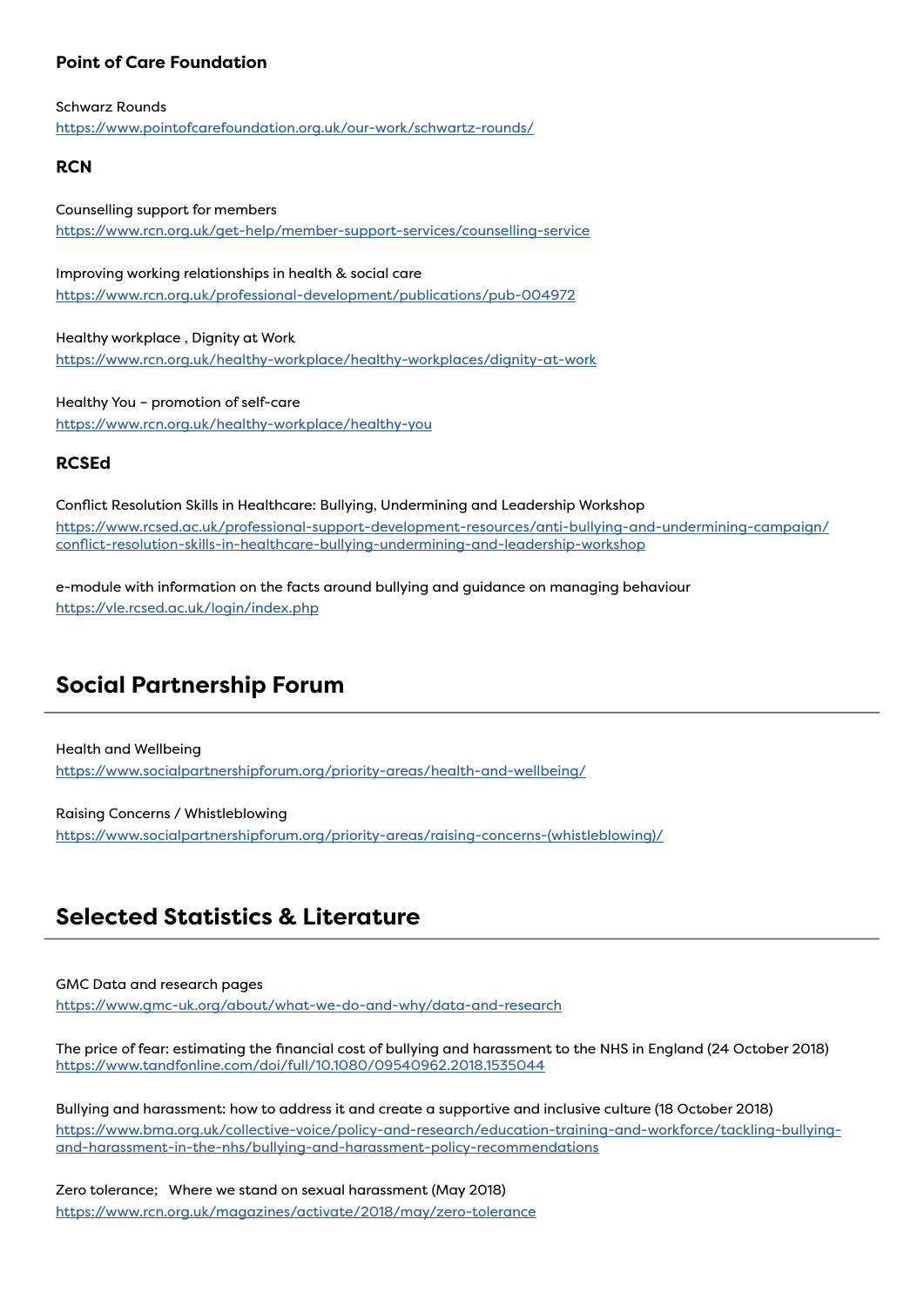#### Impact of bullying and harassment in the NHS (8 November 2016)

[https://www.nhsemployers.org/case-studies-and-resources/2016/11/tackling-bullying-and-harassment-in-the-nhs]((https://www.nhsemployers.org/case-studies-and-resources/2016/11/tackling-bullying-and-harassment-in)[editable-version]((https://www.nhsemployers.org/case-studies-and-resources/2016/11/tackling-bullying-and-harassment-in)

Acas discussion paper, "Seeking better solutions: tackling bullying and ill-treatment in Britain's workplaces" (November 2015)

[http://www.acas.org.uk/media/pdf/e/b/Seeking-better-solutions-tackling-bullying-and-ill-treatment-in-Britains]((http://www.acas.org.uk/media/pdf/e/b/Seeking-better-solutions-tackling-bullying-and-ill-treatment-i)[workplaces.pdf]((http://www.acas.org.uk/media/pdf/e/b/Seeking-better-solutions-tackling-bullying-and-ill-treatment-i)

Incivility: The Facts

[https://www.socialpartnershipforum.org/media/129061/Civility-saves-lives-incivility-the-facts.png]( (https://www.socialpartnershipforum.org/media/129061/Civility-saves-lives-incivility-the-facts.png))

'Beyond breaking point'; a survey report of RCN members on health, wellbeing & stress (1 April 2013) [https://www.rcn.org.uk/professional-development/publications/pub-004448]( (https://www.rcn.org.uk/professional-development/publications/pub-004448) )

# **Selected Articles & Blogs**

In Place of Fear (14 January 2019) [https://www.bma.org.uk/news/2018/december/in-place-of-fear]((https://www.bma.org.uk/news/2018/december/in-place-of-fear) )

Tackling workplace bullying (November 2018) [https://www.rcn.org.uk/magazines/activate/2018/november/workplace-bullying]( (https://www.rcn.org.uk/magazines/activate/2018/november/workplace-bullying)  )

On the rise: why everyone needs to know about workplace incivility (25 October 2018) [https://www.rcn.org.uk/news-and-events/blogs/on-the-rise-why-everyone-needs-to-know-about-workplace-incivility]( (https://www.rcn.org.uk/news-and-events/blogs/on-the-rise-why-everyone-needs-to-know-about-workplac)

A vulnerable position; One student reflects on finding the courage to raise concerns about unacceptable behaviour [19 October 2018\)]( (19 October 2018) (https://www.rcn.org.uk/magazines/students/2018/a-vulnerable-position) ) 

[https://www.rcn.org.uk/magazines/students/2018/a-vulnerable-position]( (19 October 2018) (https://www.rcn.org.uk/magazines/students/2018/a-vulnerable-position) )

Ending the Silence (17 September 2018)

[\(https://www.bma.org.uk/news/2018/september/ending-the-silence\)]( (https://www.bma.org.uk/news/2018/september/ending-the-silence) )

'I prayed a truck would flatten my car' – a junior doctor's bullying experience (21 Jun 2018) [https://www.bma.org.uk/connecting-doctors/b/live-and-learn/posts/i-prayed-a-truck-would-flatten-my-car-a-junior]( (https://www.bma.org.uk/connecting-doctors/b/live-and-learn/posts/i-prayed-a-truck-would-flatten-my)[doctor-s-bullying-experience]( (https://www.bma.org.uk/connecting-doctors/b/live-and-learn/posts/i-prayed-a-truck-would-flatten-my)

Anger management (05 April 2018) [https://www.bma.org.uk/news/2018/april/anger-management]( (https://www.bma.org.uk/news/2018/april/anger-management) )

Random Acts of Kindness Day (16 February 2018) [https://www.rcn.org.uk/news-and-events/blogs/random-acts-of-kindness-day-2018]( (https://www.rcn.org.uk/news-and-events/blogs/random-acts-of-kindness-day-2018) )

Bullying doesn't have to be part of our culture (8 February 2018) [https://www.bma.org.uk/connecting-doctors/b/work/posts/bullying-doesn-39-t-have-to-be-part-of-our-culture]( (https://www.bma.org.uk/connecting-doctors/b/work/posts/bullying-doesn-39-t-have-to-be-part-of-our-)

Respect where it's due (18 January 2018) [https://www.bma.org.uk/news/2018/january/respect-where-its-due]( (https://www.bma.org.uk/news/2018/january/respect-where-its-due) )

Guidance to doctors working under system pressure, GMC 2018 (12 January 2018) <https://www.gmc-uk.org/news/news-archive/guidance-to-doctors-working-under-system-pressure>

Rethinking disciplinary action in the NHS (15 December 2017) <https://mdxminds.com/2017/12/15/rethinking-disciplinary-action-in-the-nhs/>